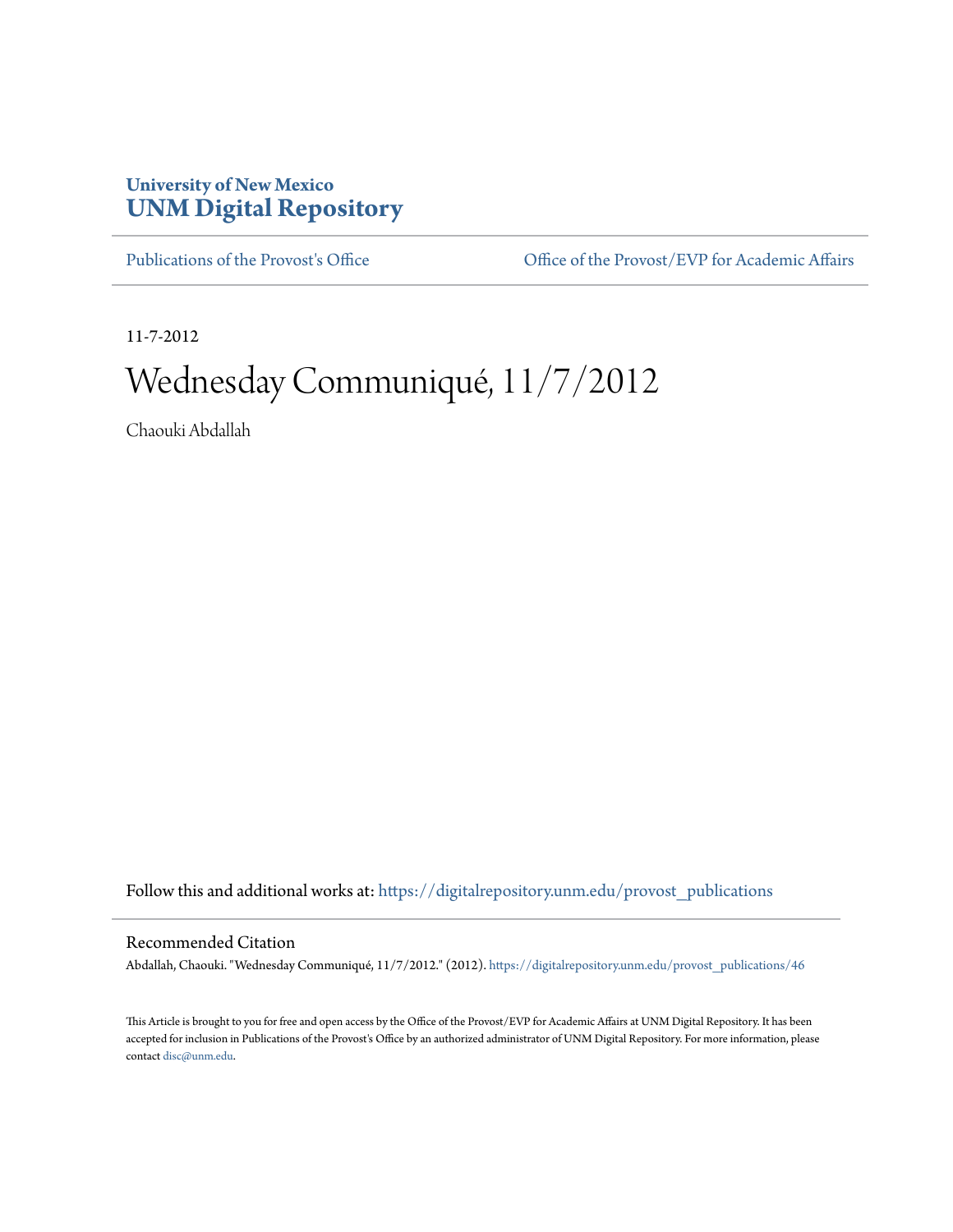

### *WEDNESDAY COMMUNIQUÉ*

#### **November 7, 2012**

**The Year of The MOOC:** The New York Times has a recent article that describes the most recent developments in MOOCs, including their potential and limitations: http://www.nytimes.com/2012/11/04/education/edlife/massiveopen-online-courses-are-multiplying-at-a-rapid-pace.html?hp

**Foundations of Excellence Student Survey:** UNM freshmen, tell us about your first year at UNM. All we need is 10-15 minutes of your time and your opinion about how well we are doing in making the first year of college a good foundation for your success. In return for your participation we will enter your name into a drawing for an iPad or one of five \$100 LoboCASH prizes. Check your LoboMail for a message from EBI with a link to the survey.

**Teaching, Research, and Learning (contributed by Greg Heileman, Associate Provost for Curriculum):** In a 1927 address, mathematician and philosopher Alfred North Whitehead spoke about the value of research universities: "The universities are schools of education, and schools of research. But the primary reason for their existence is not to be found either in the mere knowledge conveyed to the students or in the mere opportunities for research afforded to the members of the faculty. Both these functions could be performed at a cheaper rate, apart from these very expensive institutions." He continued, "The justification for a university is that it preserves the connection between knowledge and the zest of life, by uniting the young and the old in the imaginative consideration of learning….Do you want your teachers to be imaginative? Then encourage them to research. Do you want your researchers to be imaginative? Then bring them into intellectual sympathy with the young at the most eager, imaginative period of life, when intellects are just entering upon their mature discipline. Make your researchers explain themselves to active minds, plastic and with the world before them; make your young students crown their period of intellectual acquisition by some contact with minds gifted with experience of intellectual adventure." https://webspace.utexas.edu/hcleaver/www/330T/350kPEEwhiteheadunivfxtable.pdf

Today we find the era of the teacher as performer, as the "sage on the stage," in its twilight—in its place, universities are experimenting with new and innovative teaching methodologies. Students today are able to learn in ways that were hardly imagined 20 years ago. At the same time, and at all levels of the educational system, accountability is preeminent, with universal agreement that the focus of teaching must be on learning outcomes, rather than on the teaching process itself. Our challenge, as a research-focused university, is to use or develop these modern teaching methodologies in a manner that supports the imaginative consideration of learning, in the spirit of Whitehead, while at the same time provably assessing their effectiveness. With this in mind, I would like to mention a number of opportunities related to the imaginative consideration of learning:

- **Teaching Improvement Grants.** Last week, the Faculty Senate Teaching Enhancement Committee announced this year's competition for faculty teaching improvement projects. The deadline for submitting proposals is **December 3, 2012**. I hope we will see innovative proposals that promote imaginative consideration of learning at UNM: http://oset.unm.edu/SupportingDocuments/TAG\_CfP\_Long\_2013.pdf
- **The Flipped Classroom.** A recent teaching innovation is the idea of the flipped classroom, where students watch lecture videos online outside of class, and then use class time for discussion. See this recent article: http://chronicle.com/article/How-Flipping-the-Classroom/130857/?sid=at&utm\_source=at&utm\_medium=en. Mentioned in that article is John Booske, Bluemke Professor of Electrical and Computer Engineering at the University of Wisconsin-Madison, and Director of the Wisconsin Collaboratory for Enhanced Learning, who will give a talk at UNM on flipped classrooms, **November 26 from 3:30-5 p.m.** in the **Centennial Engineering Center Auditorium**. Here's a short talk Professor Booske gave on the Magic of Moving Magnets— it's not often that students applaud a lecture: http://www.youtube.com/watch?v=pevcjEWSLhk.